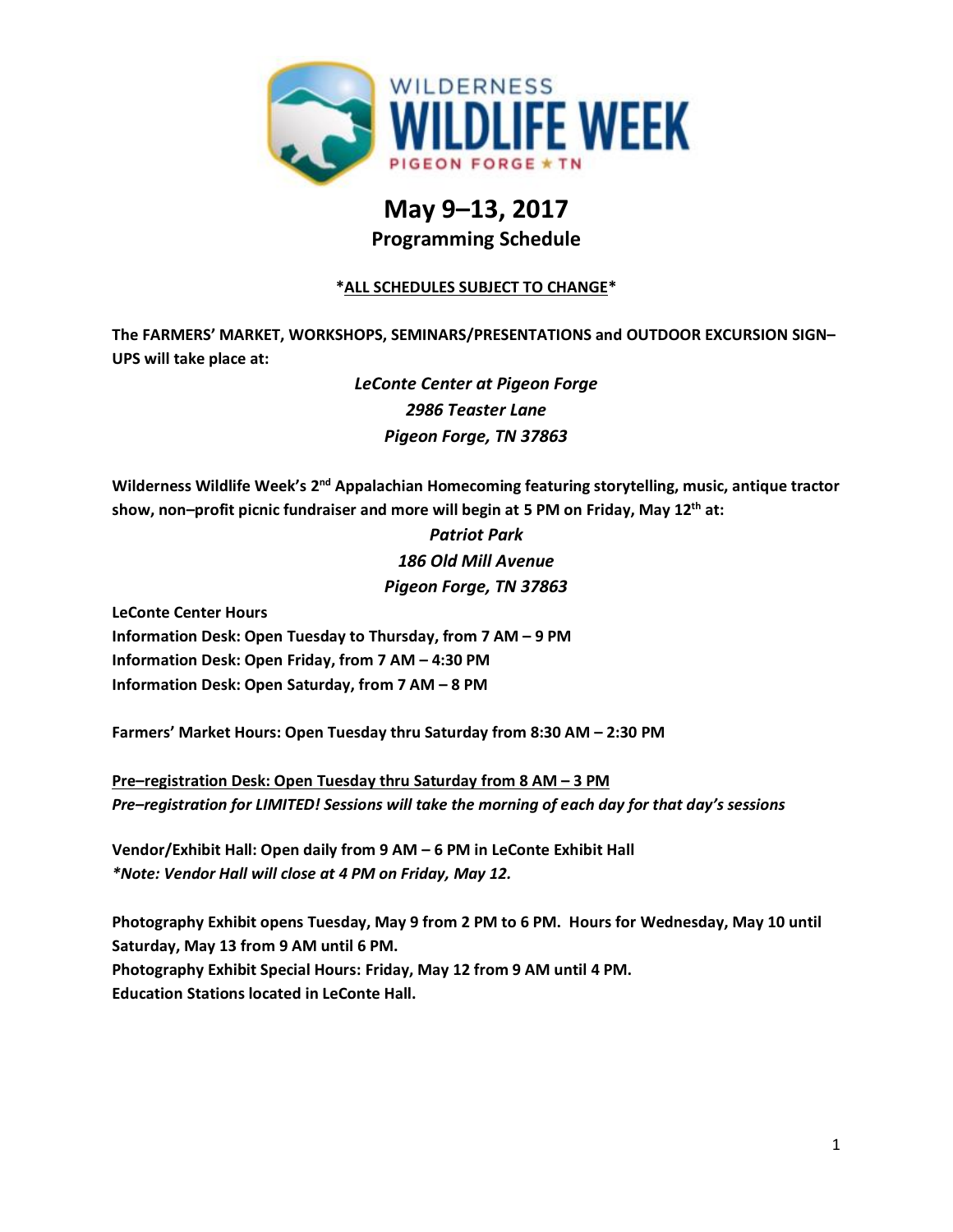# *Tuesday, May 9*

#### **9 AM: Tuesday Outdoor Excursion Sign-ups – Greenbrier Hall A**

9 – 10 AM: NEW! Guiding in the National Parks and Wilderness Areas of the United States: Chris Hoge – North 1

9 – 11 AM: NEW! LIMITED! Design Your Own Bird Greeting Cards: Louise Bales – North 3B *Limit 10 Participants must preregister at Registration Table for all LIMITED! sessions.*

9:30 – 10:30 AM: NEW! Work of a Backcountry Ranger at Great Smoky Mountains National Park: Trip Planning, Campsite Maintenance and Beyond!: Nicholas Yarnell – North 2

10 – 11 AM: NEW! LIMITED! How Quilt Blocks Are Made: Maria Holloway – Education Station 3 *Join Maria as she provides a tutorial on how to make a quilt block. Participants will get a free kit to take home and create for themselves. Limit 10*

*Participants must preregister at Registration Table for all LIMITED! sessions.*

10 – 11:30 AM: LIMITED! The Art of Dowsing: Do You Have the Gift?: Charles Monday – North 3A *Limit 30 Participants must preregister at Registration Table for all LIMITED! sessions.*

10:30 – 11:30 AM: Wildflowers of Tennessee: Jack Carman – Greenbrier Hall A

10: 30 – 11:30 AM: NEW! KIDS' TRACK! LIMITED! Learn to Whittle a Wooden Mountain Flower: Jacki Proffitt – Education Station 1 *Limit 8, ages 14+ Participants must preregister at Registration Table for all LIMITED! sessions.*

10:30 – Noon: Hiking & Backpacking: Getting Started With the Right Gear, Essentials and Minimal Impact: Bill Deitzer, Mike Braun and Pam Rodgers – North 1

1 – 2 PM: NEW! Letters to Home: Hannah Cruise – North 3B

11 – Noon: NEW! HERITAGE! Smoky Mountain Midwives and Remedies: Dr. Gail Palmer – Greenbrier Hall B

11 – Noon: American Eagle Foundation Live Birds of Prey Show: American Eagle Foundation Staff – Greenbrier Hall C

11 – Noon: KIDS' TRACK! LIMITED! Old Time Pioneer Toys: Roy Henson – Education Station 2 *Limit 16 Participants must preregister at Registration Table for all LIMITED! sessions.*

11:30 – 12:30 PM: HERITAGE! Let's Talk About the Cherokee: Arlene Eagle and Brave Standing Eagle – North 2

Noon – 1 PM: NEW! Backcountry Cooking 101 with Demonstration: Chris Hoge – Farmers' Market Area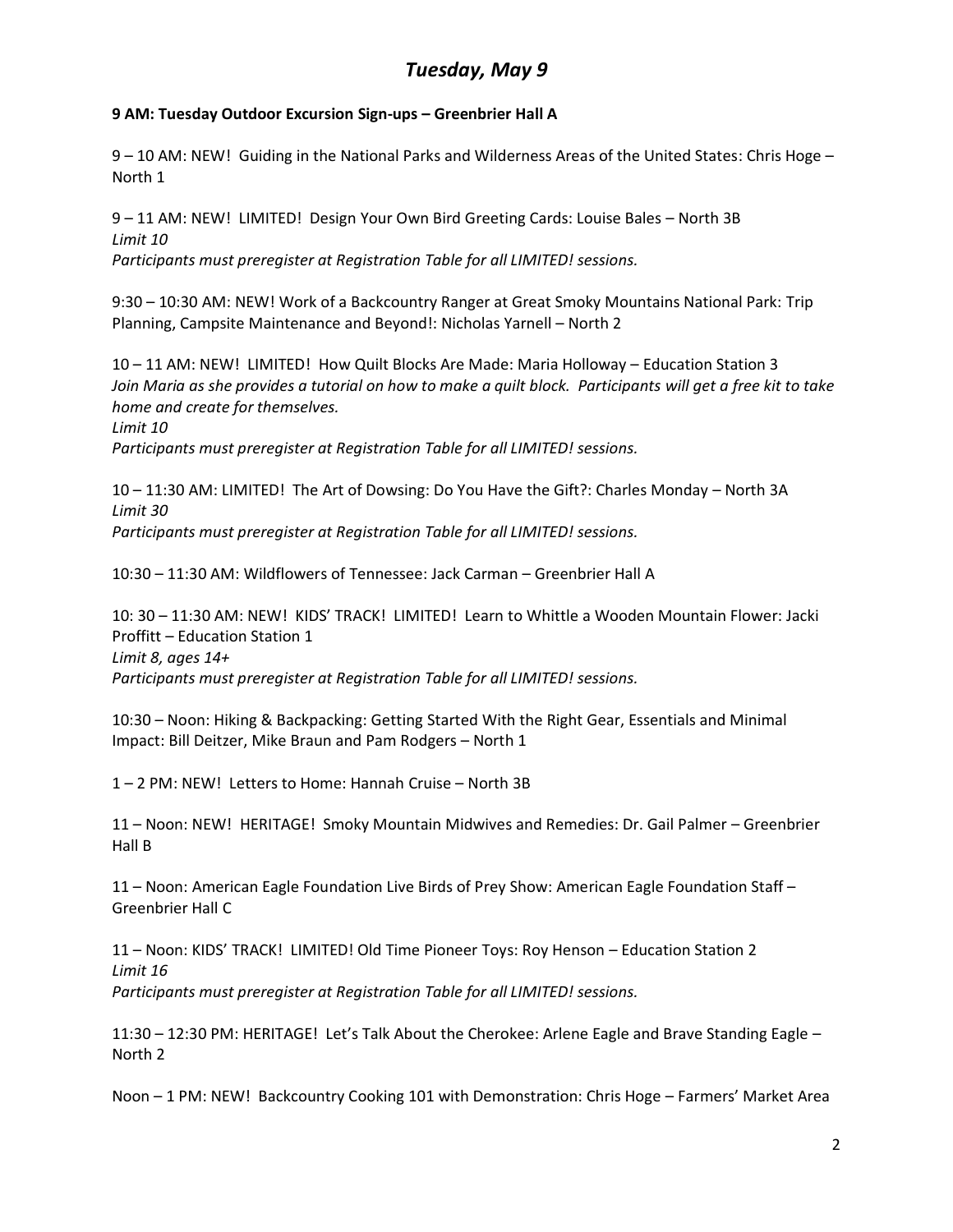Noon – 1 PM: NEW! Backyard Habitat Approved: Glenna Julian and Guane Julian – Greenbrier Hall A

12:30 – 2 PM: LIMITED! The Art of Dowsing: Do You Have the Gift?: Charles Monday – North 3A *Limit 30 Participants must preregister at Registration Table for all LIMITED! sessions.*

12:30 – 1:30 PM: NEW! A Season in the Smokies: Kathy Gwinn – Greenbrier Hall B

1 – 2 PM: Leave No Trace: The Principles of Outdoor Ethics: Mike Braun and Pam Rodgers – North 1

1:30 – 2:30 PM: NEW! Dowsing Opening New Understanding of Indian Cultural Sites: Donald Wells – North 2

1:30 – 2:30 PM: Wild World of Animals: Zoo Knoxville – Greenbrier Hall A *Join the Zoo Knoxville staff as they take an imaginary trip around the world to see the variety of amazing animals on our planet. LIVE ANIMALS!*

1:30 – 3 PM: LIMITED! Watercolor Painting: Melanie Fetterolf – Education Station 1 *Limit 8 Participants must preregister at Registration Table for all LIMITED! sessions.*

2 – 3 PM: HERITAGE! A Miller's Journal: Old Mill Square – Greenbrier Hall B

2 – 3 PM: NEW! LIMITED! How Quilt Blocks Are Made: Maria Holloway – Education Station 3 *Join Maria as she provides a tutorial on how to make a quilt block. Participants will get a free kit to take home and create for themselves. Limit 10*

*Participants must preregister at Registration Table for all LIMITED! sessions.*

2:30 – 4 PM: NEW! Little Things Learned the Hard Way: Refining Your Backpacking Gear and Skills: Renée Michot and Jim Rigsby – North 1

3 – 4 PM: NEW! The Matheson Cove: In the Shadow of the Devil's Post Office: Dr. Eva Nell Mull Wike – North 2

*Join Dr. Wike as she shares how her great grandmother survived the Trail of Tears by hiding out in a cave in North Georgia! When she was a child, Dr. Wike recalls her mother telling her this riveting story time after time and she never tired of listening to the sad recollections regarding the experiences of her Cherokee Grandmother!*

3 – 4 PM: KIDS' TRACK! Mystery Adventures: Create Your Own Smoky Mountain Mysteries: Thelma Leigh Hartigan – North 3A

*Join participants will join Thelma and will learn to craft a mystery story using clues, props, and costumes provided and verbally present their mystery story using old time story telling techniques.*

3 – 4 PM: Wildflowers of the Smokies: Jack Carman – Greenbrier Hall A

3 – 4:15 PM: HERITAGE! Traditional Folk Songs and Tunes of Cades Cove: Boogertown Gap Old-Time String Band – LeConte Hall Stage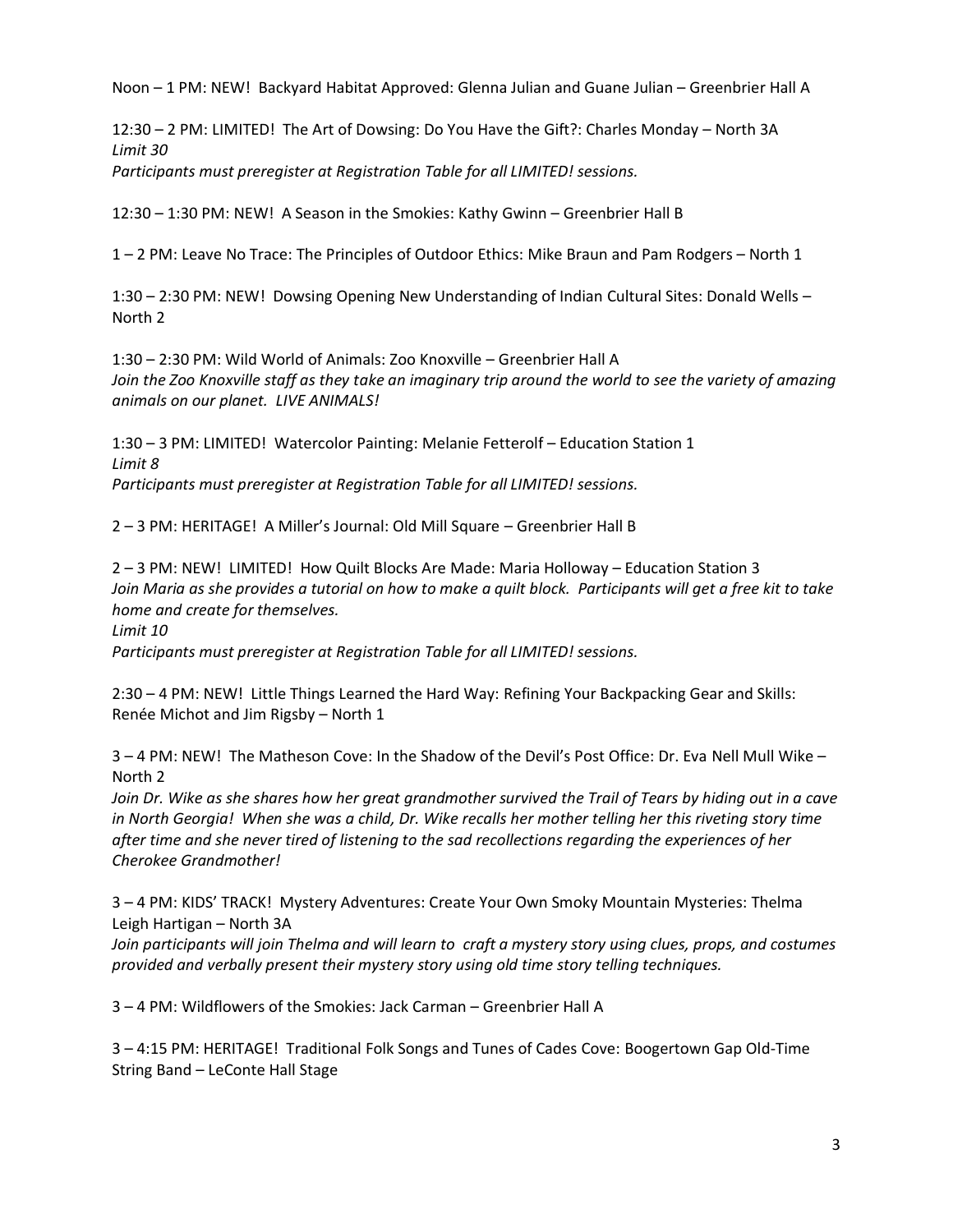3:30 – 4:30 PM: The Wolves of Bays Mountain: Rhonda Goins and Gail Stout – Greenbrier Hall B

4 – 5 PM: LIMITED! Limberjacks, Acrobats, Useful Toys, and "Granddad's Ole Thang": Crocia Roberson – South 1

*Limit 30. Preregister at registration table. Participants must preregister at Registration Table for all LIMITED! sessions.*

4:30 – 5:30 PM: Ranger Recollections: Joe Kelley – North 2

4:30 – 5:30 PM: NEW! HERITAGE! Appalachian Heritage: Those Who Have Gone On Before: Bill Landry – Greenbrier Hall C

*Join Bill as he shares stories of people of the Smokies such as Glenn Cardwell, Wilma Maples, Herbert Clabo, Inez Adams and many other great influential Smoky Mountain folks and families.*

4:30 – 5:45 PM: HERITAGE! Best of the Smokies: Bill Deitzer – North 1

4:45 – 5:45 PM: Packing for Your Day Hike: Larry Frederick – Greenbrier Hall A *Join Larry as he covers the basic items needed to enjoy a day hike, whether unplanned or not.*

4:45 – 5:15 PM: HERITAGE! Old Time Gospel: Wilson Family Singers – LeConte Hall Stage *Howard and Vera Wilson's home was filled with the sounds of stringed instruments and singing from the time the oldest of nine learned to play the guitar all the way to when the youngest learned to pick a banjo. The Wilson Brothers will sing songs of worship.*

5 – 6 PM: NEW! HERITAGE! Pigeon Forge Memories: Panel Discussion featuring Don Huskey, Bill Barnes, Bill Allen, and Clara Quarrels Killian with Veta King, moderator – Greenbrier Hall B *Reminisce with these residents who remember the days when everybody knew everyone else and had time for long visits.*

5 – 6 PM: NEW! Outdoor Classic Music Jam: Clint and Friends (Clint Carnley, Joe & Jo Dunn and John Crowe) – Farmer's Market *Join Clint and friends as they greet guests with bluegrass, gospel and country music.* 

5 – 6:30 PM: HERITAGE! Old Harp Shaped Singing School: David Sarten – North 3A

5:20 – 5:50 PM: NEW! HERITAGE! Pig Home in a Pen: Old Mountain Songs of Humor: Alex Wilson and Braden Watson – LeConte Hall Stage

*Pigeon Forge High School Students and cousins Alex Wilson and Braden Watson will entertain with humorous songs their ancestors sang in earlier times.*

#### **6 PM: Wednesday and Thursday Outdoor Excursion Sign-ups – Greenbrier Hall A**

6 – 7 PM: NEW! HERITAGE! Smoky Mountain Musings and Reflections: Sam Venable – Greenbrier Hall C

7:15 PM: Wilderness Wildlife Week Welcome Celebration and Opening Comments: Butch Helton – Greenbrier Hall C

7:45 PM: KEYNOTE! NEW! HERITAGE! Beauty from the Ashes: Ken Jenkins, Judy Felts & Friends – Greenbrier Hall C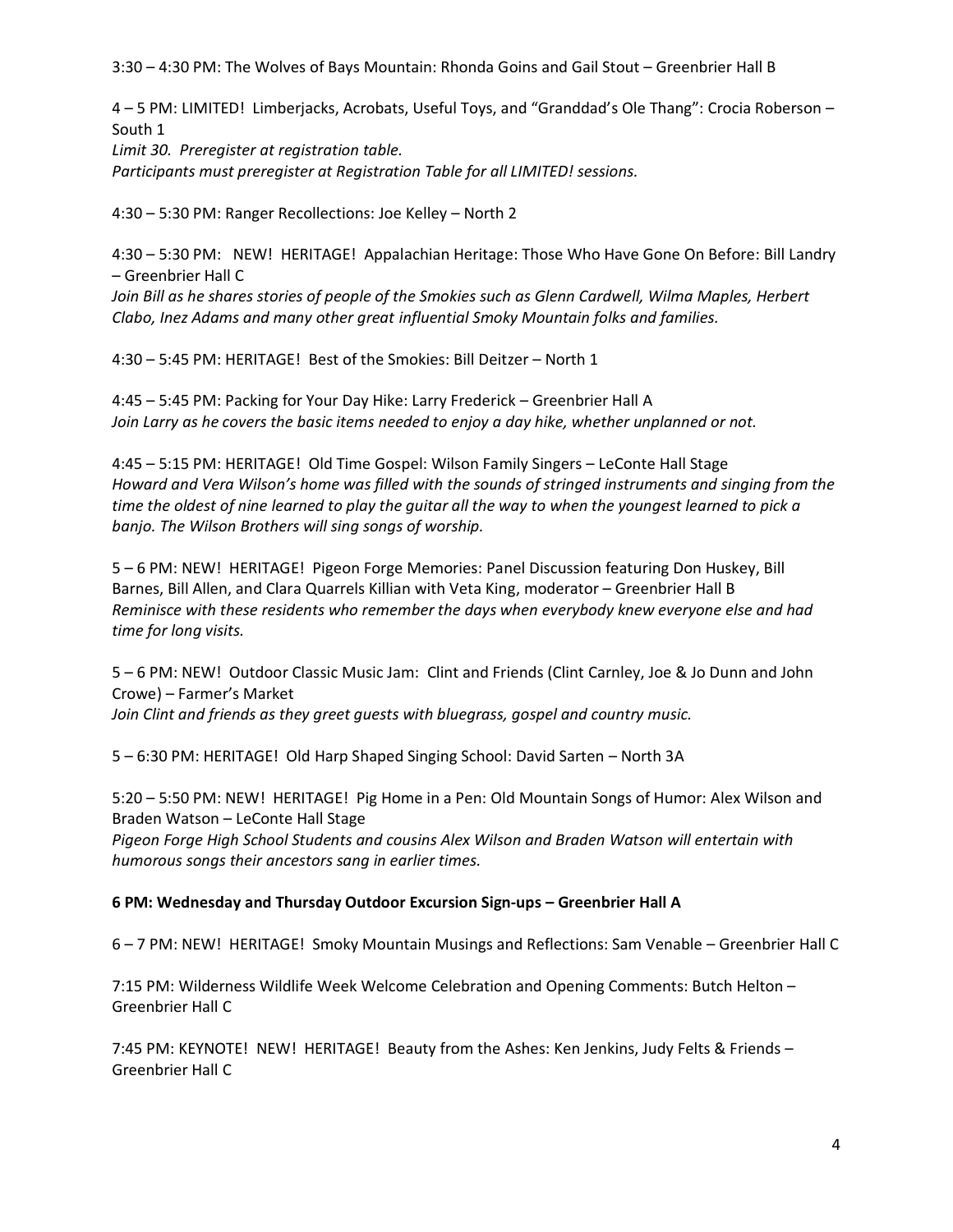# *Wednesday, May 10*

9 – 11 AM: NEW! LIMITED! Design Your Own Bird Greeting Cards: Louise Bales – North 3A *Limit 10 Participants must preregister at Registration Table for all LIMITED! sessions.*

9:30 – 10:30 AM: HERITAGE! Logging Railroads in the Smokies: Rick Turner – Greenbrier Hall C *Join Rick as he provides an in-depth look at how railroads forever changed the Great Smoky Mountains, specifically the Elkmont area, in the way people lived and worked there prior to the establishment of the park in 1934.*

9:30 – 11 AM: NEW! LIMITED! Carving a Hummingbird Ornament, Part 1: Don Taylor – North 3B *Limit 12, ages 14+ Must bring own sharpened wood carving tools. Participants must preregister at Registration Table for all LIMITED! sessions.*

9:30 – 10:30 AM: NEW! Swallowtail Surprises: Glenna Julian and Lois Worthington – North 1

10 – 11 AM: HERITAGE! Creation of Great Smoky Mountains National Park: Wilma Durpo – North 2

10 – 11 AM: Rock Formations of the Smokies: Harry Moore – Greenbrier Hall A

10 – 11 AM: NEW! LIMITED! How Quilt Blocks Are Made: Maria Holloway – Education Station 3 *Join Maria as she provides a tutorial on how to make a quilt block. Participants will get a free kit to take home and create for themselves.*

*Limit 10*

*Participants must preregister at Registration Table for all LIMITED! sessions.*

10:30 – 11:30 AM: HERITAGE! Smoky Mountain Weaving: Frances Fox Shambaugh – Greenbrier Hall B *Join Frances as she shares the history of women of the Smokies who weaved in their homes for income during times when money was scarce.*

10:30 – 11:30 AM: HERITAGE! Learn to Play Spoons and Washtub Base: Boogertown Gap Old-Time String Band – LeConte Hall Stage

10:30 – 11:30 AM: LIMITED! Learn to Whittle a Wooden Mountain Flower: Jacki Proffitt – Education Station 1

*Limit 8, ages 18+*

*Participants must preregister at Registration Table for all LIMITED! sessions.*

11 – Noon: NEW! HERITAGE! Great Hunters and Hounds of the Smokies: Kathy Gwinn – North 1

11 – Noon: NEW! HERITAGE! More History of Local Moonshining: Johnny "Bootlegger" Baker, Bruce Whaley and Kevin Farmer – Greenbrier Hall C

11 – Noon: KIDS' TRACK! LIMITED! Old Time Pioneer Toys: Roy Henson – Education Station 2 *Limit 16*

*Participants must preregister at Registration Table for all LIMITED! sessions.*

11 – Noon: NEW! Blacksmithing Demonstration: Robby Bowman – Farmers' Market Area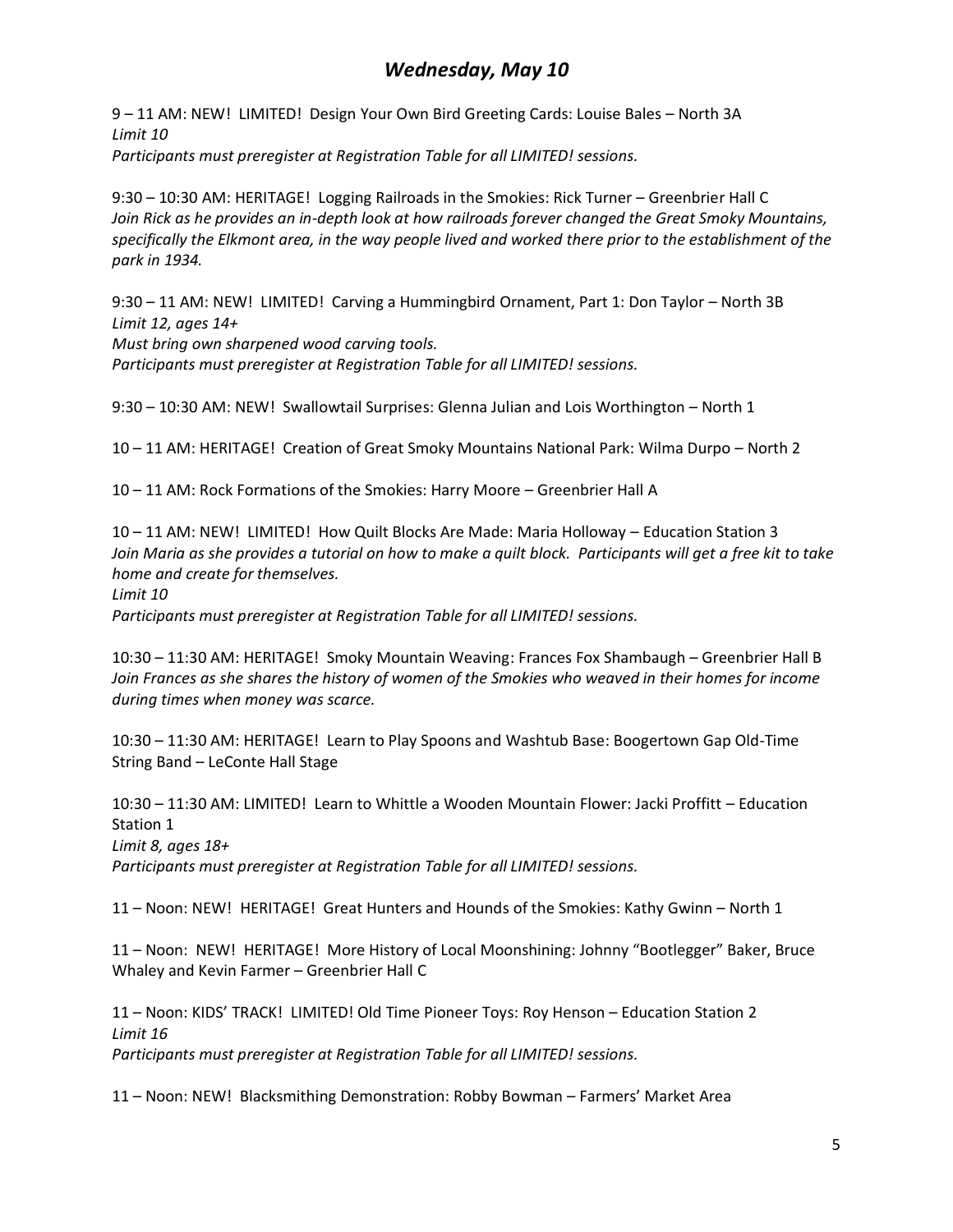11:30 – 12:30 PM: NEW! HERITAGE! Mothers of Mountains: Exploring Appalachian Environmentalist Women: Audrey Jackson – North 2

11:30 – 12:30 PM: Wildflowers of the Southern Highlands: Jack Carman – Greenbrier Hall A

Noon – 1 PM: History of Bays Mountain Park: Rhonda Goins and Gail Stout – Greenbrier Hall B

12:30 – 1:30 PM: HERITAGE! Cemeteries of the Smokies: Their Secrets Revealed: Dr. Gail Palmer – Greenbrier Hall C

1 – 2 PM: Status of Invasive Exotic Plants in the Southern Appalachians: Leon Bates – North 1

1 – 2 PM: Pickett State Park: An International Dark Sky Location: Monique Johnson – North 2

1 –2 PM: Discovery of the Gray Fossil Site: Harry Moore – Greenbrier Hall A

1:30 – 2:30 PM: Collecting and Telling Family Stories: Jim Eastin – North 3A

1:30 – 2:30 PM: HERITAGE! History of Pigeon River Pottery: Old Mill Square – Greenbrier Hall B

1:30 – 3 PM: LIMITED! Watercolor Painting: Melanie Fetterolf – Education Station 1 *Limit 8 Participants must preregister at Registration Table for all LIMITED! sessions.*

1:30 – 4:30 PM: NEW! LIMITED! Learn to Weave a Pencil Holder: Becky Weaver – North 3B *Limit 10, ages 18+ Participants must preregister at Registration Table for all LIMITED! sessions.*

2 – 3 PM: HERITAGE! STORYTELLING! Death and Burial Practices of Smoky Mountain Settlers: Jim Rigsby – Greenbrier Hall C

2 – 3 PM: NEW! LIMITED! How Quilt Blocks Are Made: Maria Holloway – Education Station 3 *Join Maria as she provides a tutorial on how to make a quilt block. Participants will get a free kit to take home and create for themselves.*

*Limit 10*

*Participants must preregister at Registration Table for all LIMITED! sessions.*

2:30 – 3:30 PM: Gardening on the Wild Side: Sherra Owen – North 1

2:30 – 3:30 PM: NEW! HERITAGE! A Tribute to Herbert Clabo and Roaring Fork: Mike Maples – North 2

2:30 – 3:30 PM: Air Quality Update in Great Smoky Mountains National Park: Jim Renfro – Greenbrier Hall A

3 – 4 PM: KIDS' TRACK! Mystery Adventures: Create Your Own Smoky Mountain Mysteries: Thelma Leigh Hartigan – North 3A

*Join participants will join Thelma and will learn to craft a mystery story using clues, props, and costumes provided and verbally present their mystery story using old time story telling techniques.*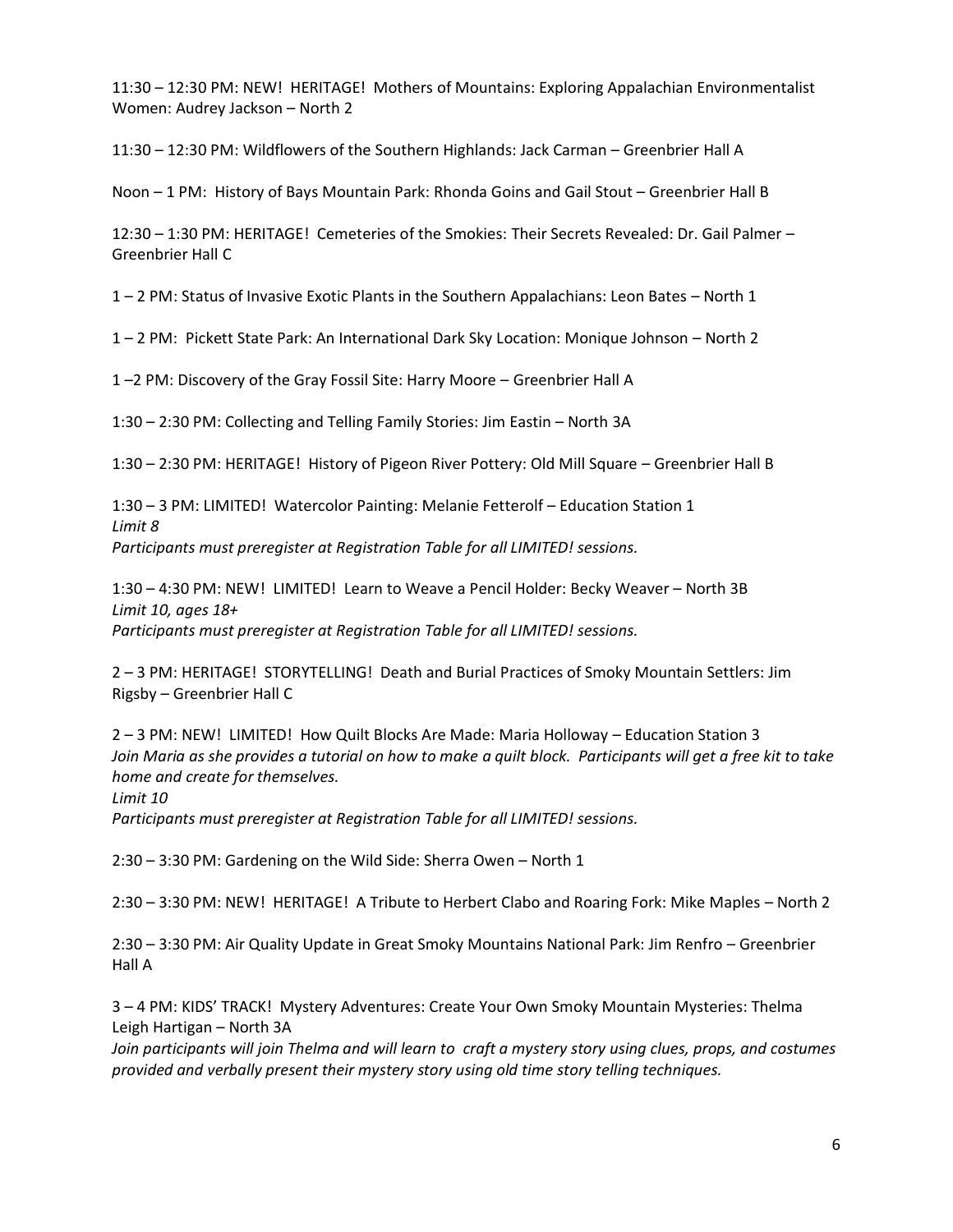3 – 4 PM: The Lemons Hollow: Bobbie Lamons Lovell – Greenbrier Hall B *Join Bobbie as she recites and reads poetry of her upbringing in the Lemons Hollow with her grandparents.*

3:30 – 4:30 PM: NEW! Fiddler of the Mountains: Attuned to the Life and Times of Johnny Mull: Dr. Eva Nell Mull Wike – Greenbrier Hall C

Join Dr. Wike as she shares the story of her Uncle Johnny's mountain music before the establishment of *bluegrass!* 

4 – 5 PM: NEW! Trail of Tears Was Not Just for the Cherokee: Donald Wells – North 2

4 – 5:30 PM: Beginner Photography: Jim Eastin – North 1

4:15 – 5:30 PM: HERITAGE! Old-Time Appalachian Music Concert: Boogertown Gap Old-Time String Band – LeConte Hall Stage

4:30 – 5:30 PM: NEW! Wildlife Found in Alabama and the Southeastern United States: Alabama State Parks and Alabama Wildlife Center – North 3A

*This will be an up-close and personal learning program containing live birds of prey and other wildlife species found in Alabama and throughout the Southeastern United States.* 

4:30 – 5:30 PM: NEW! Hiking for Fun and Pain: Appalachian Trail Experience: David Curran – Greenbrier Hall A

4:30 – 5:30 PM: HERITAGE! Ranger Memories of Great Smoky Mountains National Park: Joe Kelley – Greenbrier Hall B

5 – 6 PM: LIMITED! Limberjacks, Acrobats, Useful Toys, and "Granddad's Ole Thang": Crocia Roberson – South 1

*Limit 30. Preregister at registration table.*

*Participants must preregister at Registration Table for all LIMITED! sessions.*

5 – 6 PM: NEW! HERITAGE! A Proverbs 31-Kind-of-Smoky Mountain Lady: Kathy Gwinn – Greenbrier Hall C

#### **6 PM: Friday and Saturday Outdoor Excursion Sign-ups – Greenbrier Hall A**

6:30 – 7:30 PM: NEW! HERITAGE! Upland Chronicles of the Smokies: Carroll McMahan – Greenbrier Hall B

*Join Sevier County Historian Carroll McMahan as he recounts and discuses some of his favorite Smoky Mountain historical articles he has written for The Mountain Press.*

7:45 PM: NEW! The Future of Forensics: How the Past Has Paved the Road for the Future: Dr. Bill Bass and Art Bohanan – Greenbrier Hall C

*Join Dr. Bass and Art Bohanan as they discuss forensic developments and what the future of the field holds.*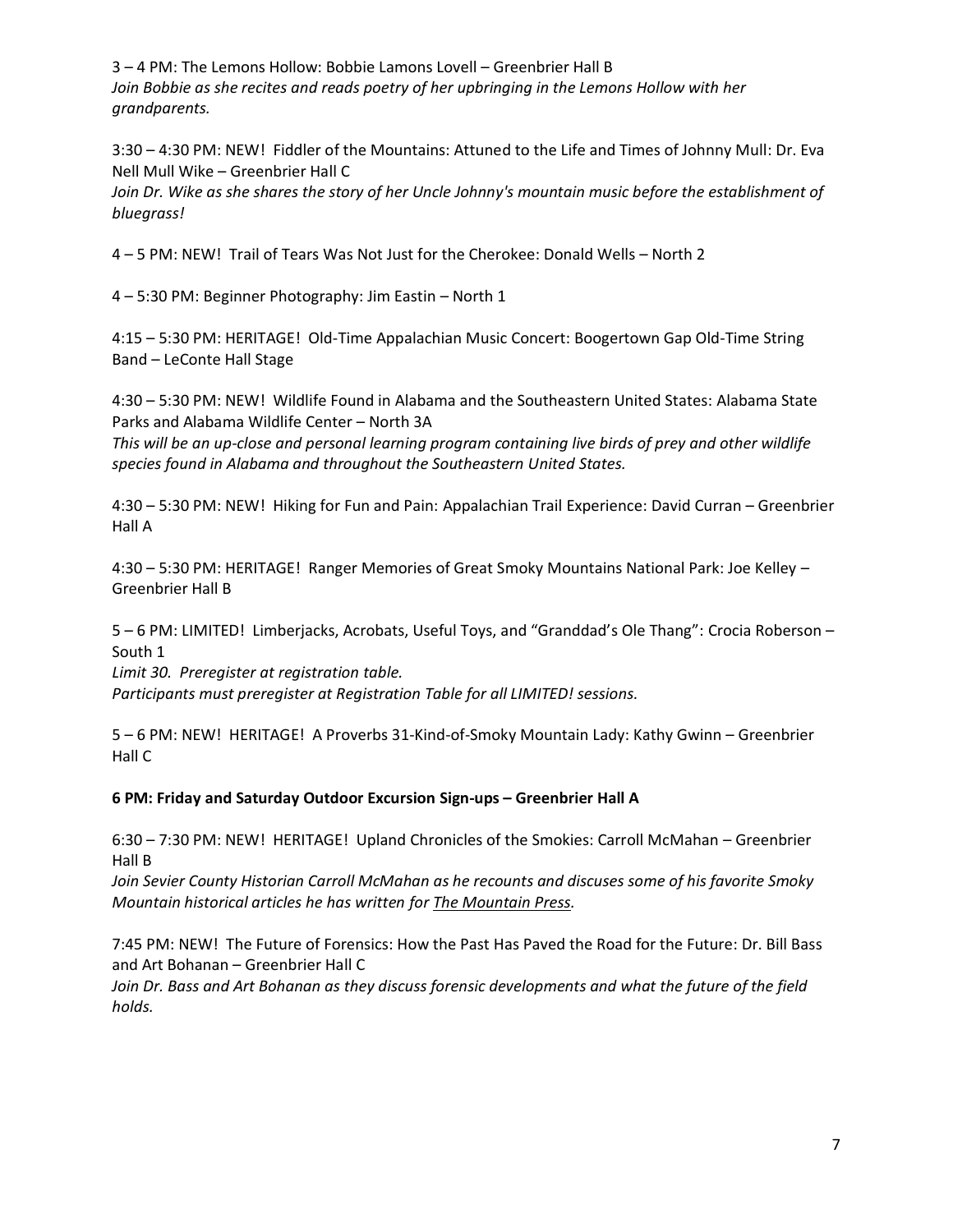# *Thursday, May 11*

9 – 10 AM: Civil War in the West: The Fall of Vicksburg: Jack Carman – North 1

9:30 – 10:30 AM: People, Plants and Their Stories: Sherra Owen – North 2

9 – 10:30 AM: LIMITED! The Art of Dowsing: Do You Have the Gift?: Charles Monday – North 3A *Limit 30 Participants must preregister at Registration Table for all LIMITED! sessions.*

9:30 – 10:30 AM: NEW! LIMITED! Carving a Hummingbird Ornament, Part 2: Don Taylor – North 3B *Limit 12, ages 14+ Must bring own sharpened wood carving tools. Participants must preregister at Registration Table for all LIMITED! sessions.*

9:30 – 11:30 AM: NEW! Spin Fishing the Great Smoky Mountains National Park Area Stocked Trout Streams , As Well As Local Smallmouth: Greg Ward – South 2 *Join local guide Greg Ward as he presents this action packed fishing course on spin fishing in the Smokies and local streams.*

10 – 11 AM: HERITAGE! From Sheep to Shawl: History and Spinning Demonstration: Nancy Thompson – Greenbrier Hall A *Join Nancy as she teaches the early settlers' methods of shearing sheep, dyeing and spinning wool.* 

10 – 11 AM: NEW! HERITAGE! Readin', 'Ritin' and 'Rithmatic: Three R's in the Smokies: Robin Goddard – Greenbrier Hall B

Join Robin and learn of the value of education in the Great Smoky Mountains, how it developed, and *stories of the backwoods schools.*

10 – 11 AM: NEW! LIMITED! How Quilt Blocks Are Made: Maria Holloway – Education Station 3 *Join Maria as she provides a tutorial on how to make a quilt block. Participants will get a free kit to take home and create for themselves.*

*Limit 10*

*Participants must preregister at Registration Table for all LIMITED! sessions.*

10:30 – 11:30 AM: HERITAGE! Margaret Stevenson: The Walkingest Woman in the Smokies; Bill Deitzer – North 1

10:30 – 11:30 AM: LIMITED! Learn to Whittle a Wooden Mountain Flower: Jacki Proffitt – Education Station 1

*Limit 8, ages 18+*

*Participants must preregister at Registration Table for all LIMITED! sessions.*

11 – Noon: NEW! Herb Sense/Scents: Glenna Julian and Donna Stinnett – North 2

11 – Noon: NEW! Blacksmithing Demonstration: Robby Bowman – Farmers' Market Area

11 – Noon: NEW! Learn Facts About Bobcats: Rhonda Goins and Gail Stout – Greenbrier Hall C

11 – Noon: KIDS' TRACK! LIMITED! Old Time Pioneer Toys: Roy Henson – Education Station 2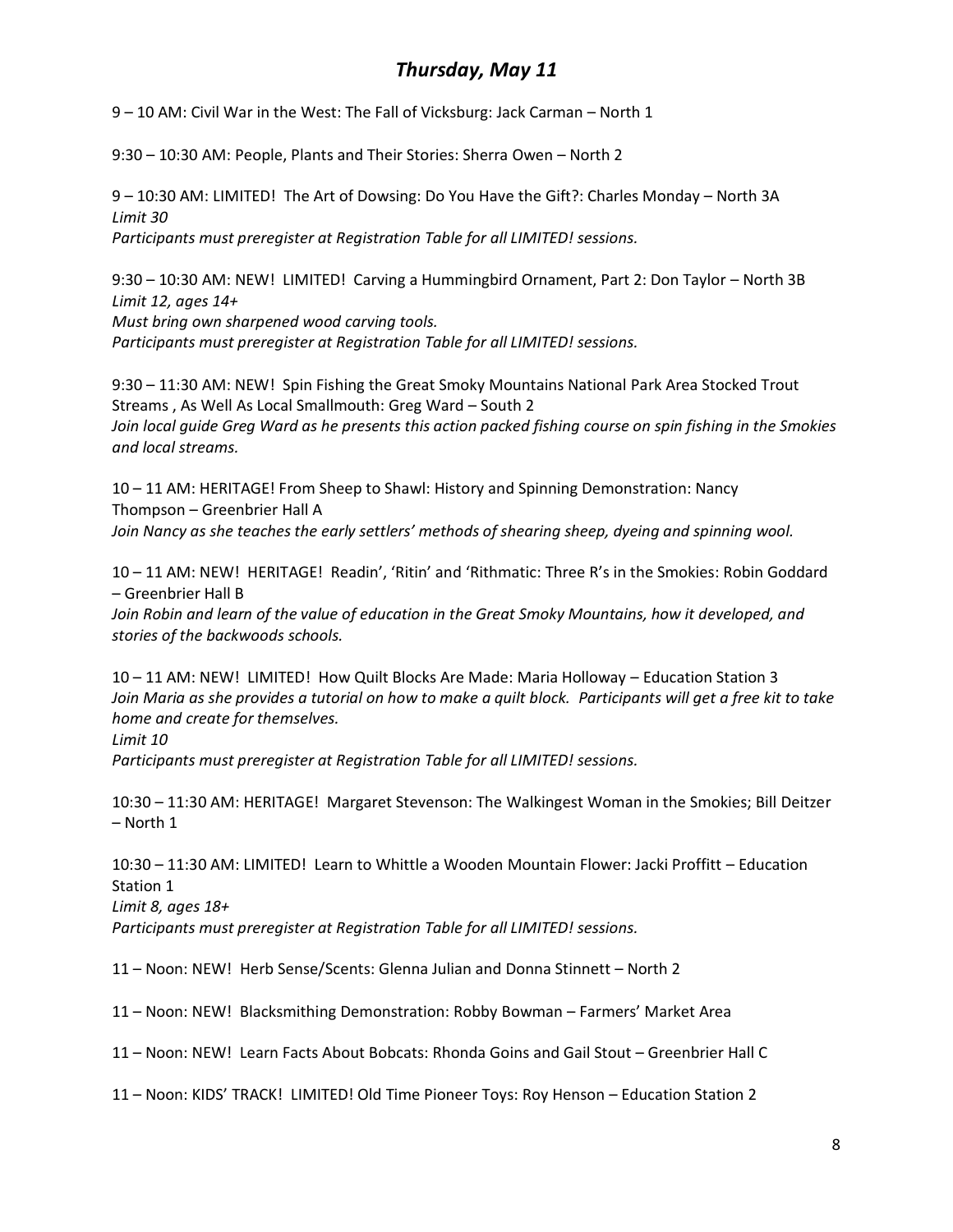### *Limit 16 Participants must preregister at Registration Table for all LIMITED! sessions.*

11 – 12:30 PM: LIMITED! The Art of Dowsing: Do You Have the Gift?: Charles Monday – North 3A *Limit 30 Participants must preregister at Registration Table for all LIMITED! sessions.*

11 – 12:30 PM: NEW! LIMITED! Upcycled Paper Earrings and Gift Box: Pat K. Thomas – North 3B *Limit 12, ages 18+ Participants must preregister at Registration Table for all LIMITED! sessions.*

11:30 – 12:30 PM: NEW! Why You Should Write and Record Your Family's History: Dr. Eva Nell Mull Wike – Greenbrier Hall A

*Join Dr. Wike as she shares stories of why everyone should chronicle their family history. Participants are encouraged to write and share (if they would like to do so).* 

11:30 – 12:30 PM: HERITAGE! Remembrance: Backcountry Cemeteries in the Smokies: Renée Michot and Jim Rigsby – Greenbrier Hall B

12:30 – 1:30 PM: NEW! HERITAGE! Goose Gap Memories: Olivia Helton Crisp with Veta King, interviewer – North 2

*Join Olivia as she shares stories of her grandfather who was slain by the White Caps and the life her family lived in Goose Gap. Today, she lives almost within sight of her childhood home on Goose Gap.* 

1 – 2 PM: NEW! Common Trees of the Tennessee Valley: Leon Bates – North 1

1 – 2 PM: NEW! Gardens, Weeds and John Barleycorn: Celebrating the Culture in Agriculture: Doug Elliott – Greenbrier Hall A

1 – 4 PM: LIMITED! Learn to Weave a Small Egg Basket: Becky Weaver – North 3B *Limit 10, ages 18+ Participants must preregister at Registration Table for all LIMITED! sessions.*

1:30 – 2:30 PM: NEW! HERITAGE! Flyin' Bullets and the Resplendent Badge: Ersa Rhea Noland Smith – North 3A

*Join Ersa as she presents the riveting account of her father, Sheriff Ray C. Noland as chronicled in her book.*

1:30 – 2:30 PM: Look & Touch Live Wildlife: Chris Ogle – Greenbrier Hall B

1:30 – 3 PM: LIMITED! Watercolor Painting: Melanie Fetterolf – Education Station 1 *Limit 8 Participants must preregister at Registration Table for all LIMITED! sessions.*

1:30 – 3:30 PM: NEW! Fly Fishing Great Smoky Mountains National Park Area Stocked Trout Streams, As Well As Local Smallmouth: Greg Ward – South 2

*Join local guide Greg Ward as he presents this action packed fishing course on fly fishing in the Smokies and local streams.*

2 – 3 PM: HERITAGE! Moonshine: What It Is and How It Is Made: Old Forge Distillery – North 2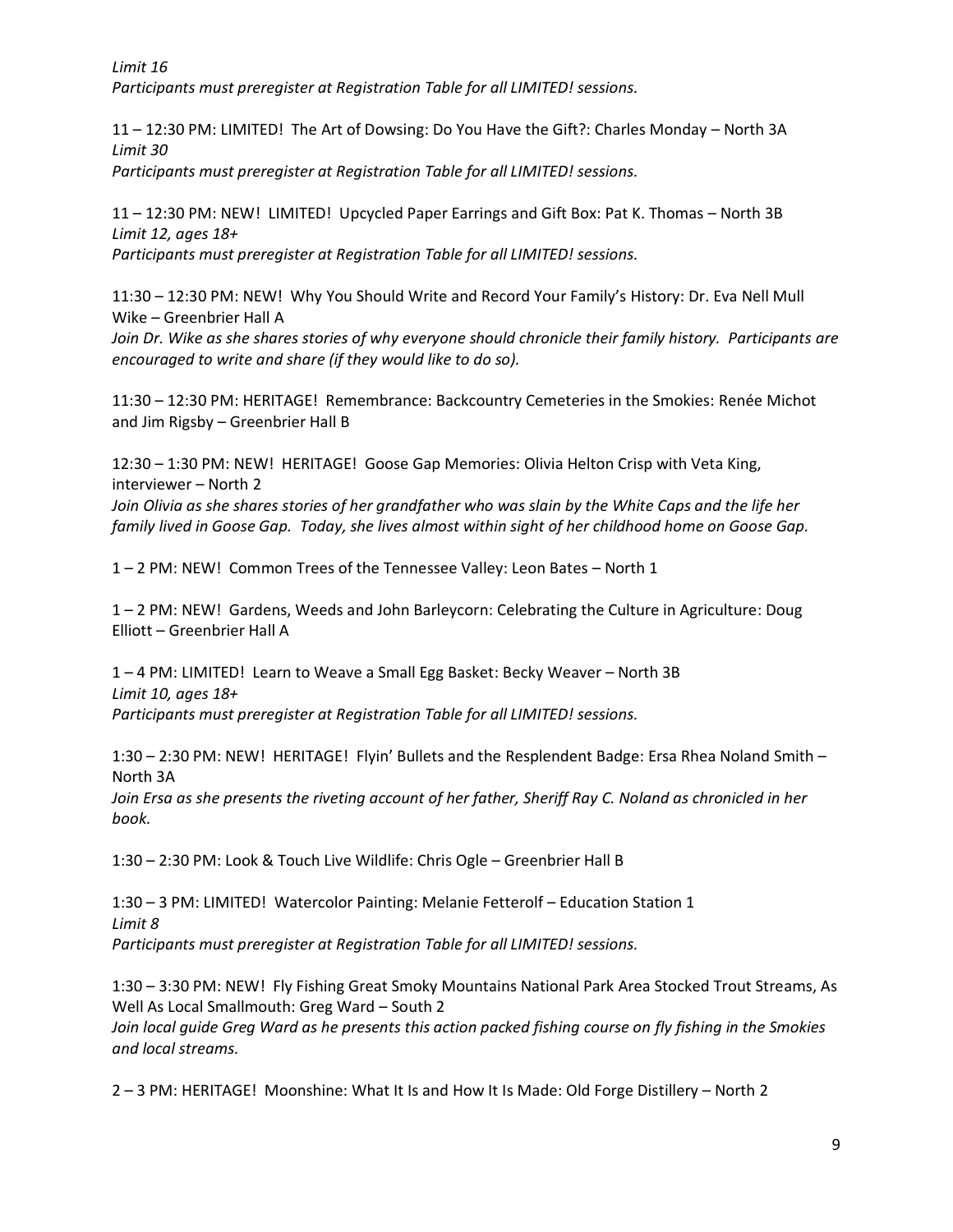2 – 3 PM: NEW! HERITAGE! Mrs. Lydia Whaley Portrayal: Ruth Carr Miller – Greenbrier Hall C Join Ruth as she portrays "Aunt Liddy." Born in 1840, Aunt Lydia was a noted basket weaver and *midwife who could quote the Bible from 'kiver to kiver.' This mother of three lost her husband in the Civil War. Hear of her life in these mountains.* 

2 – 3 PM: NEW! LIMITED! How Quilt Blocks Are Made: Maria Holloway – Education Station 3 *Join Maria as she provides a tutorial on how to make a quilt block. Participants will get a free kit to take home and create for themselves.*

*Limit 10*

*Participants must preregister at Registration Table for all LIMITED! sessions.*

2:30 – 3:30 PM: HERITAGE! The Epic of Elkmont: Wilma Durpo – North 1

2:30 – 3:30 PM: HERITAGE! Music of Our American Roots: Lost Mill String Band – LeConte Hall Stage

3 – 4 PM: KIDS' TRACK! Mystery Adventures: Create Your Own Smoky Mountain Mysteries: Thelma Leigh Hartigan – North 3A

*Join participants will join Thelma and will learn to craft a mystery story using clues, props, and costumes provided and verbally present their mystery story using old time story telling techniques.*

3 – 4 PM: NEW! Biodiversity of Frozen Head State Park: Michael Hodge – Greenbrier Hall A

3 – 4 PM: American Black Bear: Things You May Not Know: Joel Zachry – Greenbrier Hall B

3:30 – 4:30 PM: NEW! HERITAGE! Smoky Mountain Spelling Bee: Robin Goddard – Greenbrier Hall C

4 – 5 PM: A Year in the Life of a Bear: David Whitehead – North 1

4 – 5 PM: NEW! HERITAGE! Following the Bell Route of the Trail of Tears: Dr. Gail Palmer – North 2

4 – 5 PM: NEW! HERITAGE! History of the Banjo in Appalachia: Boogertown Gap Old-Time String Band – LeConte Hall Stage

4:30 – 5:30 PM: NEW! The Beauty and Function of Native Plants: Jessica Taylor – Greenbrier Hall A

4:30 – 5:30 PM: NEW! Of Ginseng, Golden Apples and the Rainbow Fish: Ancient Tales and A Modern Mythic Adventure: Doug Elliott – Greenbrier Hall B

5 – 6 PM: LIMITED! Limberjacks, Acrobats, Useful Toys, and "Granddad's Ole Thang": Crocia Roberson – South 1

*Limit 30. Preregister at registration table.*

*Participants must preregister at Registration Table for all LIMITED! sessions.*

5 – 6 PM: NEW! Outdoor Classic Music Jam: Clint and Friends (Clint Carnley, Joe & Jo Dunn and John Crowe) – Farmer's Market

*Join Clint and friends as they greet guests with bluegrass, gospel and country music.* 

5:30 – 6:30 PM: NEW! Hiking for Fun and Pain: Hiking the Western Trails as Compared to Trails in the Southeast and the Smokies: David Curran – North 1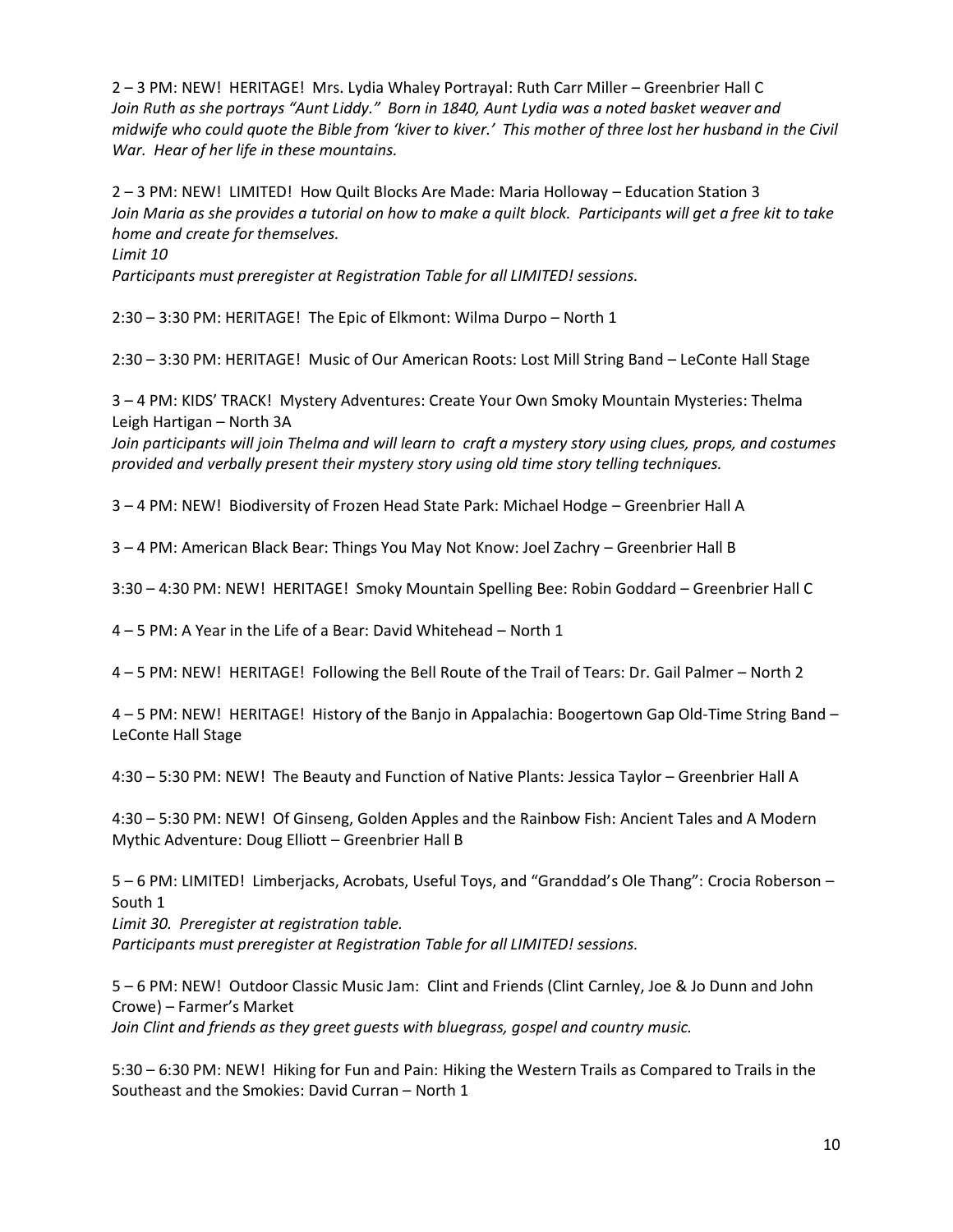5:30 – 6:30 PM: NEW! The Art and Science of Photographing Insects and Their Kin: Kefyn Catley – North 2

6 – 7 PM: HERITAGE! : Old Time Hymns and Songs of Faith Gospel Concert: Greenbrier Whaley Family Singers – Greenbrier Hall C

*Join the Whaley Family as their singing will take you back to a time of "Homecomings" in the Greenbrier section of the Great Smoky Mountains.*

7:15 – 8:15 PM: Tales from Lost: Dwight McCarter – Greenbrier Hall C *Join Dwight as he shares tales of search and rescue in Great Smoky Mountains National Park, as well as tracking and finding lost children and adults over 30 years.*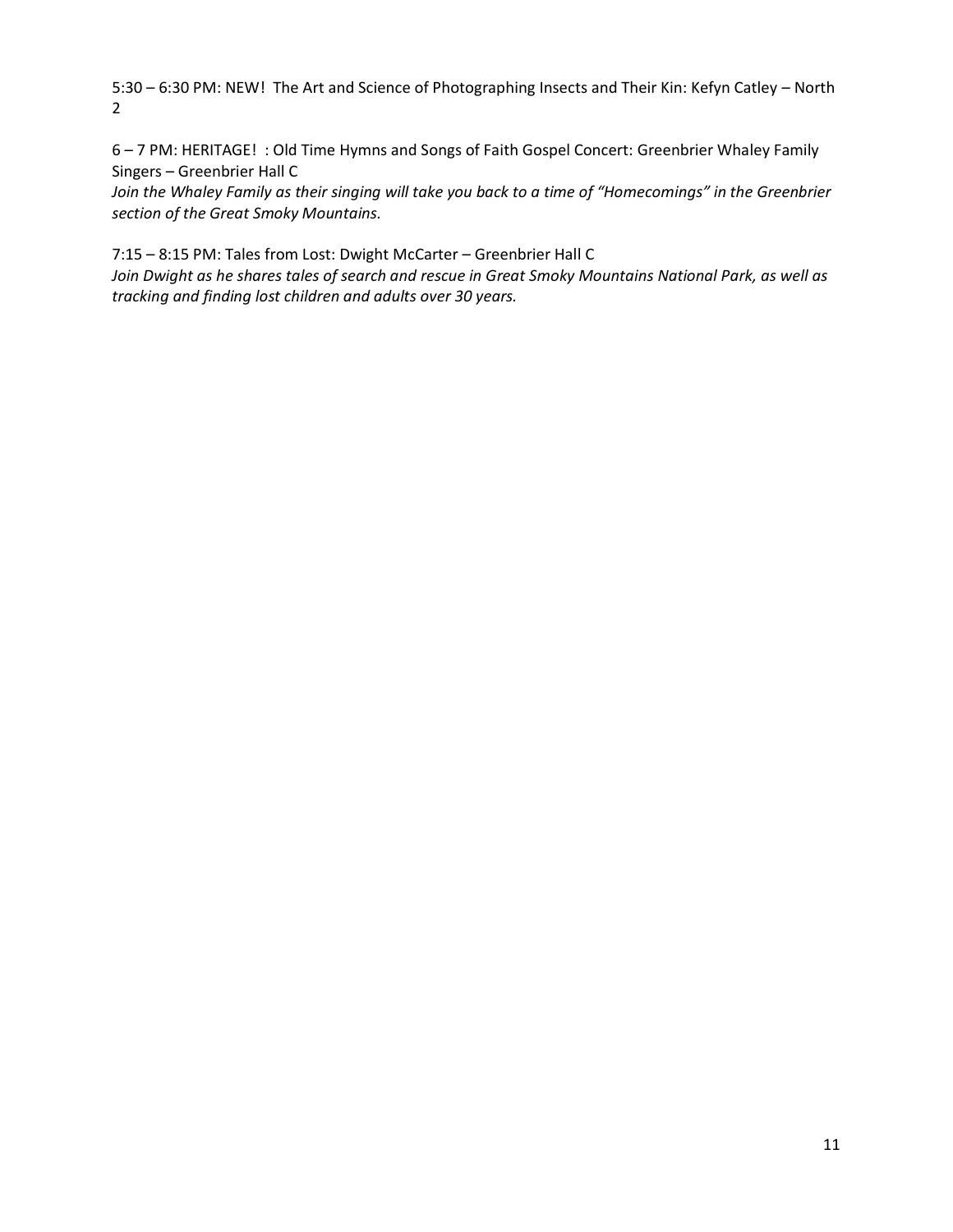## *Friday, May 12*

9 – 10 AM: NEW! Fisheries and Water Quality Updates from Great Smoky Mountains National Park: Matt Kulp – North 2

9 – 10 AM: LIMITED! Wire Wrapping a Gemstone Pendent: LaDonna Twyman – North 3A *Limit 12, ages 18+ Participants must preregister at Registration Table for all LIMITED! sessions.*

9 – 10 AM: Civil War in the West: the Road to Nashville: Jack Carman – Greenbrier Hall A

9 – 10 AM: It's Puppy Time: Bays Mountain Puppies: Rhonda Goins and Gail Stout – Greenbrier Hall C

9 – 10:30 AM: NEW! KIDS' TRACK! LIMITED! Upcycled Paper Earrings and Gift Box: Pat K. Thomas – North 3A *Limit 12, ages 12+ Participants must preregister at Registration Table for all LIMITED! sessions.*

9:30 – 11 AM: Point and Shoot Flower Photography: Robert Hutson – North 1

10 – 11 AM: HERITAGE! The Spirit of the Black Bear: Wilma Durpo – Greenbrier Hall B *Recognize the centuries old paradigms of the Black Bear by exploring their presence and power in symbols, myths and research.*

10 – 11 AM: NEW! LIMITED! How Quilt Blocks Are Made: Maria Holloway – Education Station 3 *Join Maria as she provides a tutorial on how to make a quilt block. Participants will get a free kit to take home and create for themselves.*

*Limit 10*

*Participants must preregister at Registration Table for all LIMITED! sessions.*

10:30 – 11:30 AM: HERITAGE! People Who Shaped Great Smoky Mountains National Park: Bill Deitzer – North 2

10:30 – 11:30 AM: NEW! Milkweed and Monarchs: Glenna Julian and Lois Worthington – Greenbrier Hall A

10:30 – 11:30 AM: NEW! Forever Green Tennessee: An Initiative to Save Our Land and Water: Kathleen Williams – Greenbrier Hall C

10:30 – 11:30 AM: HERITAGE! Learn to Play Spoons and Washtub Bass: Boogertown Gap Old-Time String Band – LeConte Hall Stage

10:30 – 11:30 AM: NEW! KIDS' TRACK! LIMITED! Learn to Whittle a Wooden Mountain Flower: Jacki Proffitt – Education Station 1 *Limit 8, ages 14+ Participants must preregister at Registration Table for all LIMITED! sessions.*

10:30 – 1:30 PM: LIMITED! Painting the Smokies: Dick Ensing – North 3A *Limit 15, ages 18+ Participants must bring a #2 flat brush.*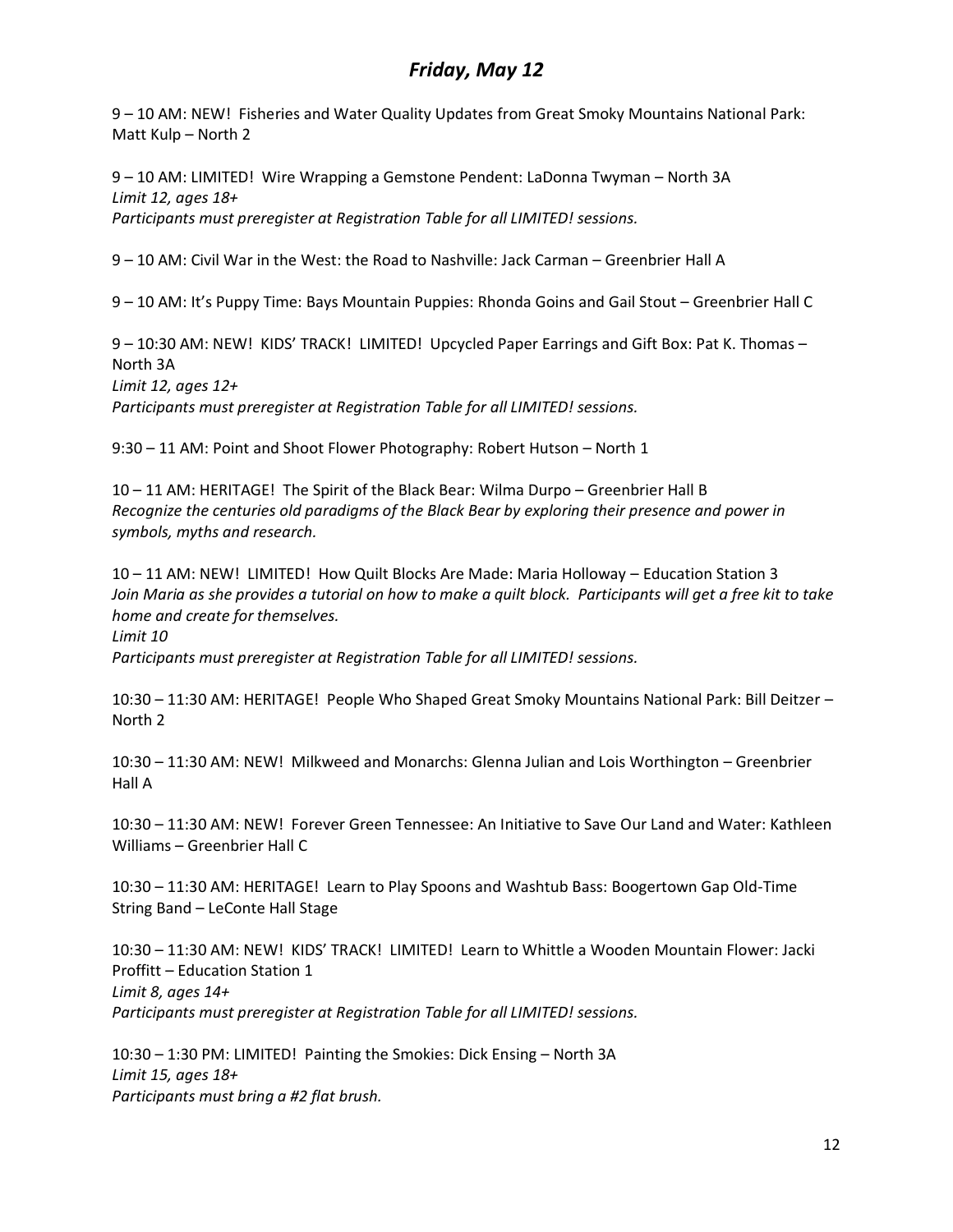*Participants must preregister at Registration Table for all LIMITED! sessions.*

11 – Noon: LIMITED! Limberjacks, Acrobats, Useful Toys, and "Granddad's Ole Thang": Crocia Roberson – South 1

*Limit 30. Preregister at registration table. Participants must preregister at Registration Table for all LIMITED! sessions.*

11 – Noon: KIDS' TRACK! LIMITED! Old Time Pioneer Toys: Roy Henson – Education Station 2 *Limit 16 Participants must preregister at Registration Table for all LIMITED! sessions.*

11 – Noon: NEW! HERITAGE! Old Timer's Dutch Oven Cooking Demonstration and Sampling: Cades Cove Preservation Association – Farmers' Market Area

11:30 – 12:30 PM: Eye-Dentification: Clay Thurston – North 1 *Join Clay as he presents this fun and educational way to identify wildlife. Ge will show an eye on screen and the audience may attempt to figure out what animal it belongs to.*

11:30 – 12:30 PM: Discovering TWRA's Management Areas as Wildlife Observation Areas: Chris Ogle – Greenbrier Hall B

Noon – 1 PM: John Muir and Gifford Pinchot: Shaping Our Value of Conservation and Their Influence on the Civilian Conservation Corps: Michael Hodge and Monique Johnson – North 2

1 – 2 PM: A Bodacious Snuffy Smith Chalk Talk: John Rose, Snuffy Smith cartoonist – North 3B *Join John as he discusses his career as the syndicated cartoonist for the Snuffy Smith comic strip, he will show samples of his work and will draw some of the strips most popular characters on a large easel for the audience.* 

1 – 2:30 PM: NEW! HERITAGE! Smoky Mountain Origins of the White Caps: Don Williams – Greenbrier Hall C

*Join Don as he encapsulates the story of the war between the White Cap, a rogue vigilante group with a very different agenda in the 1890s, which eventually faced off with the Blue Bills, a second vigilante group that formed to oppose the White Caps.*

1:30 – 2:30 PM: NEW! Imaging the Beauty of Flight: Tom & Pat Cory – North 1 *Join Tom & Pat as they showcase both the art and technique of imaging everything from bumble bees to bald eagles. This session is designed to help increase your enjoyment of both observing and imaging the wonderful creatures moving through the air with grace and beauty.*

1:30 – 2:30 PM: NEW! HERITAGE! The Little Tennessee: Treasure Over Time: Mark Davidson – North 2 *Join Mark as he delves into the history of the Little Tennessee Valley from Cherokee times until the 1970s, including the debate over the darters and dams.*

1:30 – 2:30 PM: NEW! Life & Legacy of Arthur Stupka: Dr. Don Linzey – Greenbrier Hall B *Join Dr. Linzey as he discusses the life and work of the first Park Naturalist in Great Smoky Mountains National Park and how his foresight and vision has resulted in much of today's knowledge of the Smokies natural history. Dr. Linzey will also share personal stories and anecdotes about this Smokies legend.*

1:30 – 3 PM: NEW! LIMITED! Acrylic Painting Party: Melanie Fetterolf – Education Station 1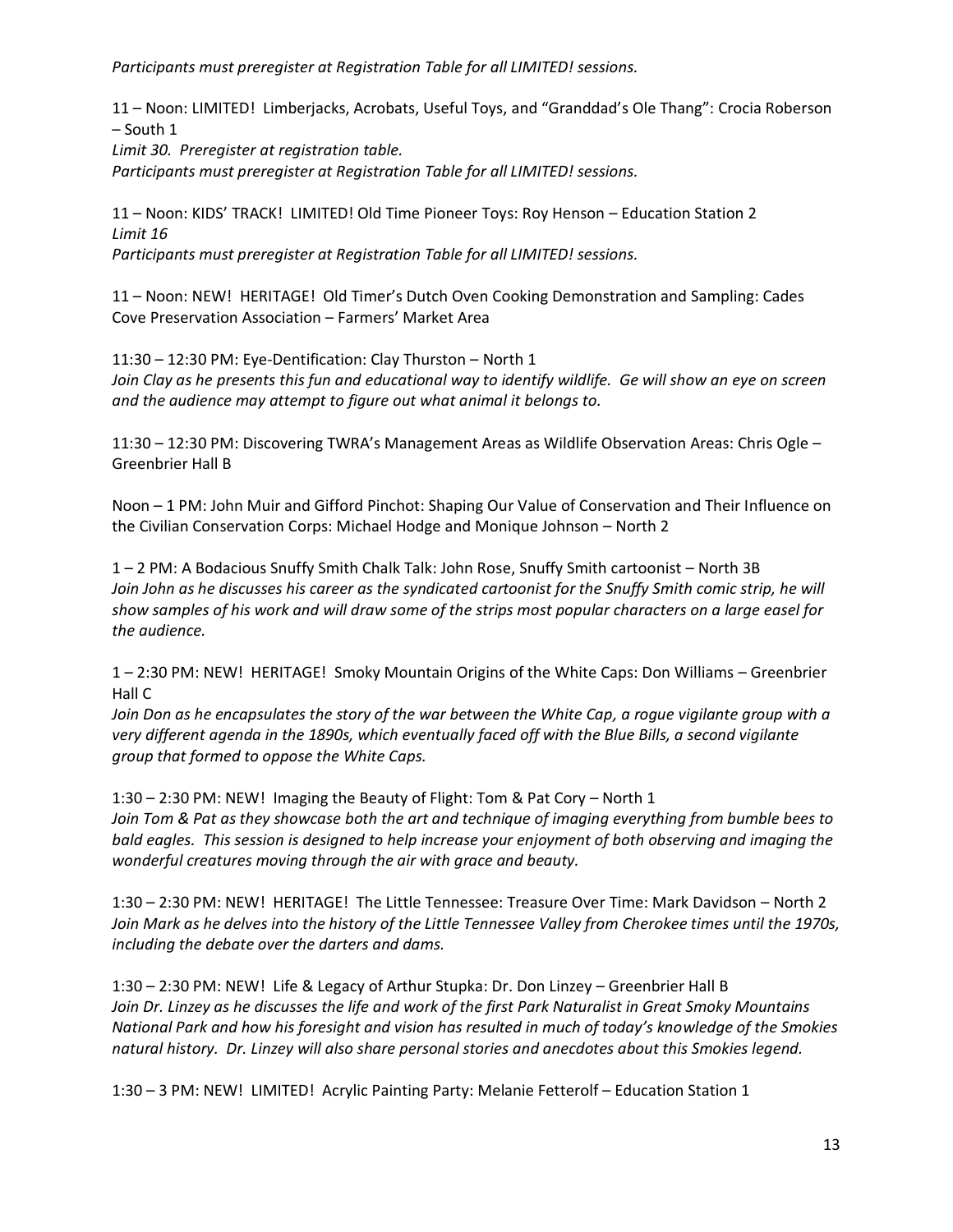*Limit 8 Participants must preregister at Registration Table for all LIMITED! sessions.*

2 – 3 PM: NEW! LIMITED! How Quilt Blocks Are Made: Maria Holloway – Education Station 3 *Join Maria as she provides a tutorial on how to make a quilt block. Participants will get a free kit to take home and create for themselves.*

*Limit 10*

*Participants must preregister at Registration Table for all LIMITED! sessions.*

2:30 – 3:30 PM: NEW! Hiking for Fun and Pain: Enjoying the Trails of the Southeast: David Curran – Greenbrier Hall A

3 – 4 PM: Wild Hog Management: Are We Too Late?: David Whitehead – North 2

3 – 4 PM: KIDS' TRACK! Mystery Adventures: Create Your Own Smoky Mountain Mysteries: Thelma Leigh Hartigan – North 3A

*Join participants will join Thelma and will learn to craft a mystery story using clues, props, and costumes provided and verbally present their mystery story using old time story telling techniques.*

3 – 4 PM: Ranger Family Recollections: Joe Kelley and Sons – Greenbrier Hall B

3 – 4 PM: Possumology: Doug Elliott – Greenbrier Hall C *Join Doug as he shares possum lore, stories, and natural history, as well as possum tales, songs, and literature. Included will be stories of possums as pets, possums as food, possums in politics.* 

3 – 4 PM: KIDS' TRACK! LIMITED! Recyclemania: Keep Sevier Beautiful – Education Station 2 *Participants must preregister at Registration Table for all LIMITED! sessions.*

3 – 4:30 PM: How to Look At and Critique Imagery: Colby McLemore – North 1

4:35 PM: NEW! HERITAGE! Historic Riverwalk Nature Walk: Hills-N-Hollows *Join Hills-N-Hollows (Mike & Kathy Gwinn) as they take you on a historic one mile nature walk from LeConte Center along the Pigeon Forge Greenway to Patriot Park to kick off the 2nd Annual Appalachian Homecoming.*

#### **5 PM: Appalachian Homecoming at Patriot Park**

*Ride the free shuttles and trolleys to Patriot Park, or feel free to walk the Pigeon Forge Greenway 1.5 miles to Patriot Park and hear stories of old with Hills-N-Hollows as we celebrate spring with our 2nd Annual Appalachian Homecoming event. Activities include music from the Boyds Creek Church of God Choir, as well as storytelling from Faye Wooden and Elizabeth Rose, as well as children's games, an antique tractor show, and a picnic on the grounds to benefit Keep Sevier Beautiful (only 200 tickets are available and can be purchased from KSB's booth during Wilderness Wildlife Week). Admission and entertainment are free!*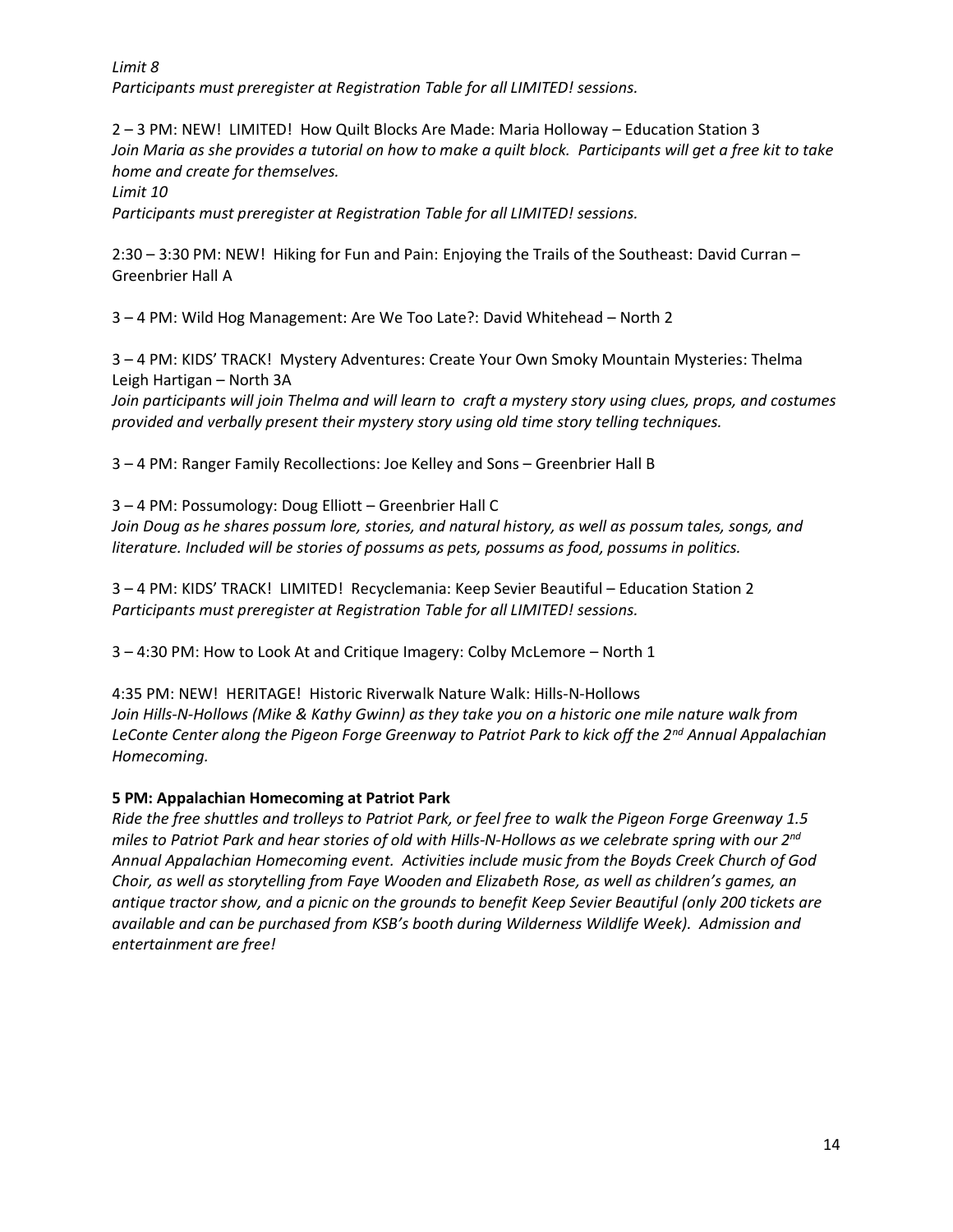# *Saturday, May 13*

9 – 10 AM: NEW! LIMITED! Learn to Make Gemstone Earrings: LaDonna Twyman – North 3A *Limit 12, ages 18+ Participants must preregister at Registration Table for all LIMITED! sessions.*

9 – Noon: LIMITED! Learn to Weave a Small Footstool: David Weaver – North 3B *Limit 10 (one footstool per family), ages 18+ Participants must preregister at Registration Table for all LIMITED! sessions.*

9 – 1 PM: Nature Photography Workshop: Kendall Chiles, Daniel Dempster and Tom & Pat Cory – North 1

### **9 – 5 PM: Special Hours for Photo Contest in LeConte Hall North.**

9:30 – 10:30 AM: NEW! HERITAGE! Uncivil Conflict in the Coves: The Civil War in the Southern Appalachians: Mark Davidson – North 2

9:30 – 10:30 AM: Seasons in the Smokies: Watching the Smokies Change: Jerry Whaley – Greenbrier Hall A

9:30 – 10:30 AM: NEW! Campfire Talks Q&A: Joe Kelley – Greenbrier Hall C

10 – 11 AM: NEW! HERITAGE! Mills of Cades Cove: Bernard Myers – Greenbrier Hall B

10 – 11 AM: NEW! LIMITED! How Quilt Blocks Are Made: Maria Holloway – Education Station 3 *Join Maria as she provides a tutorial on how to make a quilt block. Participants will get a free kit to take home and create for themselves.*

*Limit 10*

*Participants must preregister at Registration Table for all LIMITED! sessions.*

10:30 – 11:30 AM: LIMITED! Learn to Whittle a Wooden Mountain Flower: Jacki Proffitt – Education Station 1 *Limit 8, ages 18+ Participants must preregister at Registration Table for all LIMITED! sessions.*

10:30 – 11:30 AM: NEW! Blacksmithing Demonstration: Robby Bowman – Farmers' Market Area

11 – Noon: NEW! KIDS' TRACK! Travel Back in Time to Great Smoky Mountains National Park with Bubba Jones and Family: Jeff Alt – North 2

*Join in on a time traveling adventure in the Smokies with Bubba Jones and family. On this family friendly adventure, you will meet park founders, ride the Little River Railroad, meet Cherokee Indians, early park settlers, wild animals and more. This series of interactive skits are based on The Adventures of Bubba Jones: Time Traveling Though the Great Smoky Mountains.*

11 – Noon: KIDS' TRACK! LIMITED! Be a Junior Bear Curator for Appalachian Bear Rescue: ABR K-8 Education Team – North 3A *Limit 20, ages 8+ Participants must preregister at Registration Table for all LIMITED! sessions.*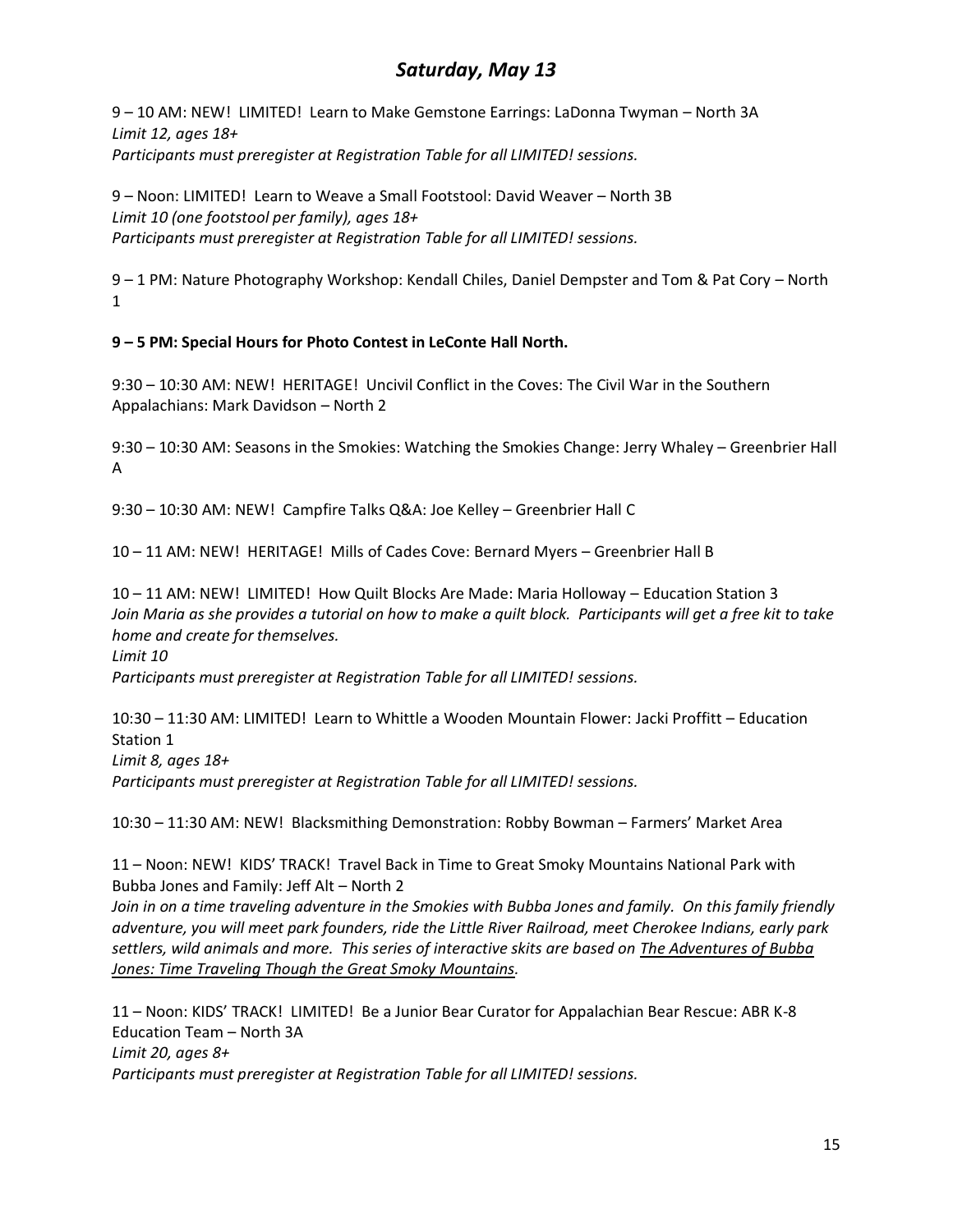11 – Noon: NEW! Waterfalls of Great Smoky Mountains National Park: Keith Garnes and Craig Johnston – Greenbrier Hall A

11 – Noon: Bear Encounters of the Worst Kind: What to Do?: Kim Delozier – Greenbrier Hall C *Join Kim as he shares how to handle bear encounters in the Smokies by understanding bear behaviors. Kim will explain what you should do when bears are having a "bad bear day."*

11 – Noon: HERITAGE! Ballads of the Smoky Mountains: Boogertown Gap Old-Time String Band and Brenda Dawson – LeConte Hall Stage

11 – Noon: KIDS' TRACK! LIMITED! Old Time Pioneer Toys: Roy Henson – Education Station 2 *Limit 16*

*Participants must preregister at Registration Table for all LIMITED! sessions.*

11:30 – 12:30 PM: HERITAGE! The People of Cades Cove: Missy Tipton Green and Paulette Ledbetter – Greenbrier Hall B

12:30 – 1:30 PM: NEW! Elk Tracking Project: Glenna Julian, Casey Berg and Bruce Wilson – North 2

12:30 – 1:30 PM: Arches and Natural Bridges Along Tennessee's Trails: Keith Garnes – Greenbrier Hall A

12:30 – 1:30 PM: NEW! HERITAGE! Appalachian Stories and Mountain Ballads: Elizabeth Rose – Greenbrier Hall C

12:45 – 1:45 PM: LIMITED! Limberjacks, Acrobats, Useful Toys, and "Granddad's Ole Thang": Crocia Roberson – South 1

*Limit 30. Preregister at registration table.*

*Participants must preregister at Registration Table for all LIMITED! sessions.*

1 – 2 PM: NEW! Meet Our Neighbors: The American Black Bear: ABR K-8 Education Team – North 3A

1 – 2 PM: KIDS' TRACK! A Bodacious Kids Cartooning Workshop: John Rose, Snuffy Smith cartoonist – North 3B

*Participants must bring own pencils and notepad to draw on. Preregister at information table. Limit 30*

1 – 2 PM: NEW! HERITAGE! Civil War in Cades Cove: Larry Sparks – Greenbrier Hall B

1:30 – 3 PM: NEW! LIMITED! Acrylic Painting Party: Melanie Fetterolf – Education Station 1 *Limit 8 Participants must preregister at Registration Table for all LIMITED! sessions.*

1:30 – 3:30 PM: Commanding Composition: Colby McLemore – North 1

2 – 3 PM: Lessons from the Appalachian Trail: Jeff Alt – North 2 *Join Jeff as he takes you along the Appalachian Trail and recaps great lessons learned and humorous anecdotes as covered in his award-winning book A Walk for Sunshine.*

2 – 3 PM: NEW! Endemic Salamanders of the Southern Appalachians: Chris Ogle – Greenbrier Hall A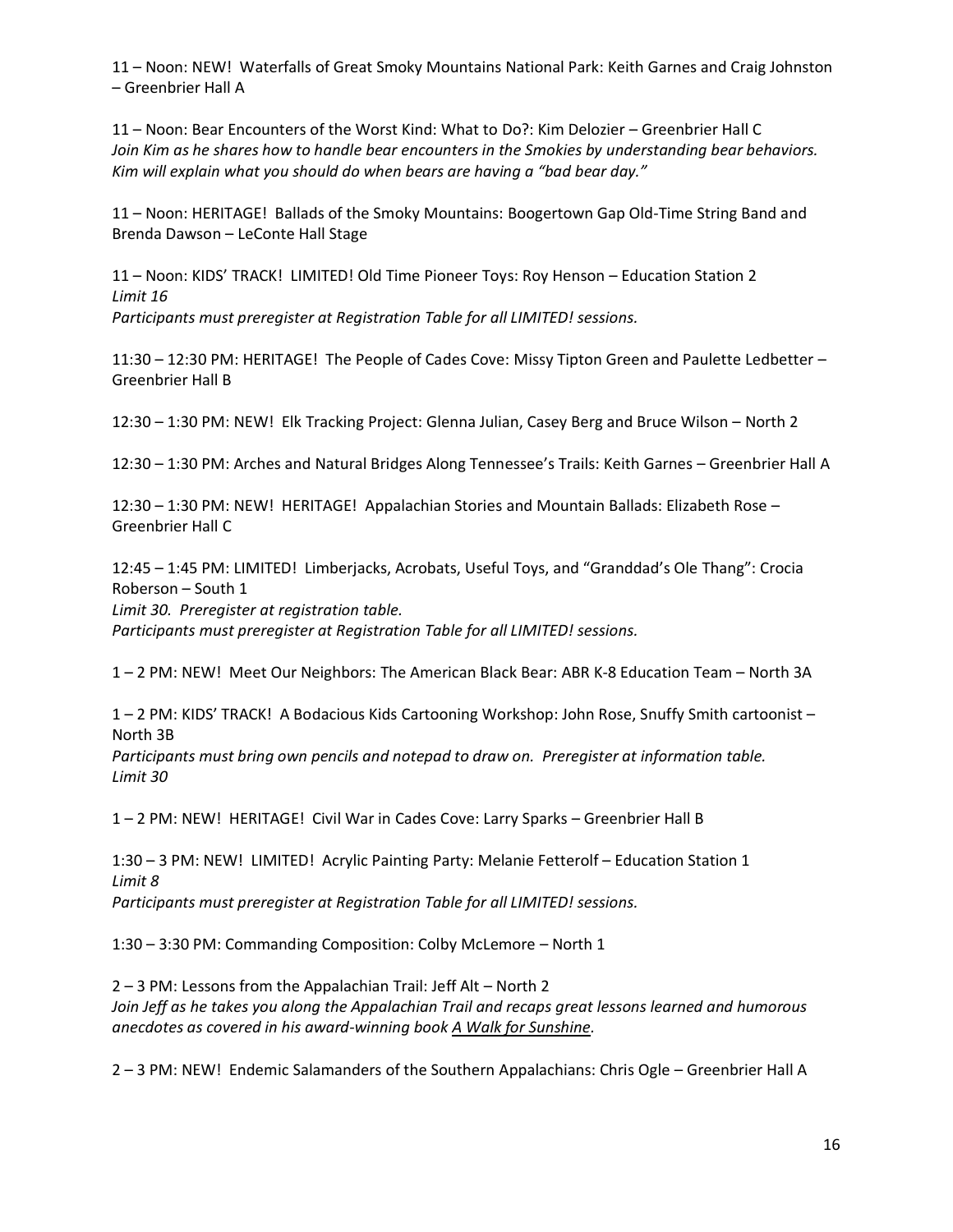2 – 3 PM: Everybody's Fishin': A Cross-Cultural Fishing Extravaganza: Doug Elliott – Greenbrier Hall C

2 – 3 PM: NEW! LIMITED! How Quilt Blocks Are Made: Maria Holloway – Education Station 3 *Join Maria as she provides a tutorial on how to make a quilt block. Participants will get a free kit to take home and create for themselves. Limit 10*

*Participants must preregister at Registration Table for all LIMITED! sessions.*

2 – 3:30 PM: HERITAGE! Old Time Harp Singing: David Sarten – LeConte Hall Stage *Listen to hymns brought from the old country and tunes by early American composers as a group of regional Old Harp singers sing shaped notes (do–re–mi…) in four part harmony seated in the traditional square.*

2:30 – 3:30 PM: NEW! HERITAGE! What is It?: Unusual Items from the Cades Cove Preservation Association Museum: David Cummings and Gloria Motter – Greenbrier Hall B

2:30 – 5:30 PM: LIMITED! Painting the Smokies: Dick Ensing – North 3B *Limit 15, ages 18+ Participants must bring a #2 flat brush. Participants must preregister at Registration Table for all LIMITED! sessions.*

3 – 4 PM: KIDS' TRACK! Mystery Adventures: Create Your Own Smoky Mountain Mysteries: Thelma Leigh Hartigan – North 3A

*Join participants will join Thelma and will learn to craft a mystery story using clues, props, and costumes provided and verbally present their mystery story using old time story telling techniques.*

3:30 – 4:30 PM: NEW! Let's Talk Trash in Bear Country: Joey Holt – North 2

3:30 – 4:30 PM: NEW! HERITAGE! Great Smoky Mountains Park Commission: Past, Present and Future: John LeCroy – Greenbrier Hall A

4 – 5 PM: NEW! HERITAGE! Loggin' 'Em Mountains: Two Million Broad Feet: Joel Zachry – Greenbrier Hall B

*Join Joel as he shares historical information about the immense logging operations that basically stripped the Smokies of its entire major tree species from the period of 1901-1939, even though GSMNP was established in June 1934.*

4 – 6 PM: Advanced SLR Flower Photography: Robert Hutson – North 1

4:30 – 5:30 PM: KIDS' TRACK! Snakes Alive!: Rhonda Goins and Gail Stout – North 3A

5 – 6 PM: From Rugs to Hugs: My Adventures with Bears: David Whitehead – North 2

5 – 6 PM: NEW! HERITAGE! From Sugarlands to Clingman's Dome: Allen Coggins – Greenbrier Hall A *Join Allen as he takes you on a virtual tour of the Smokies along U.S. 441 from Sugarlands Visitor Center to Clingmans Dome based on his years as a tour guide.*

5:30 – 6:30 PM: Wildwoods Wisdom: Exploring Our Spiritual Connection to Nature: Doug Elliott – Greenbrier Hall C